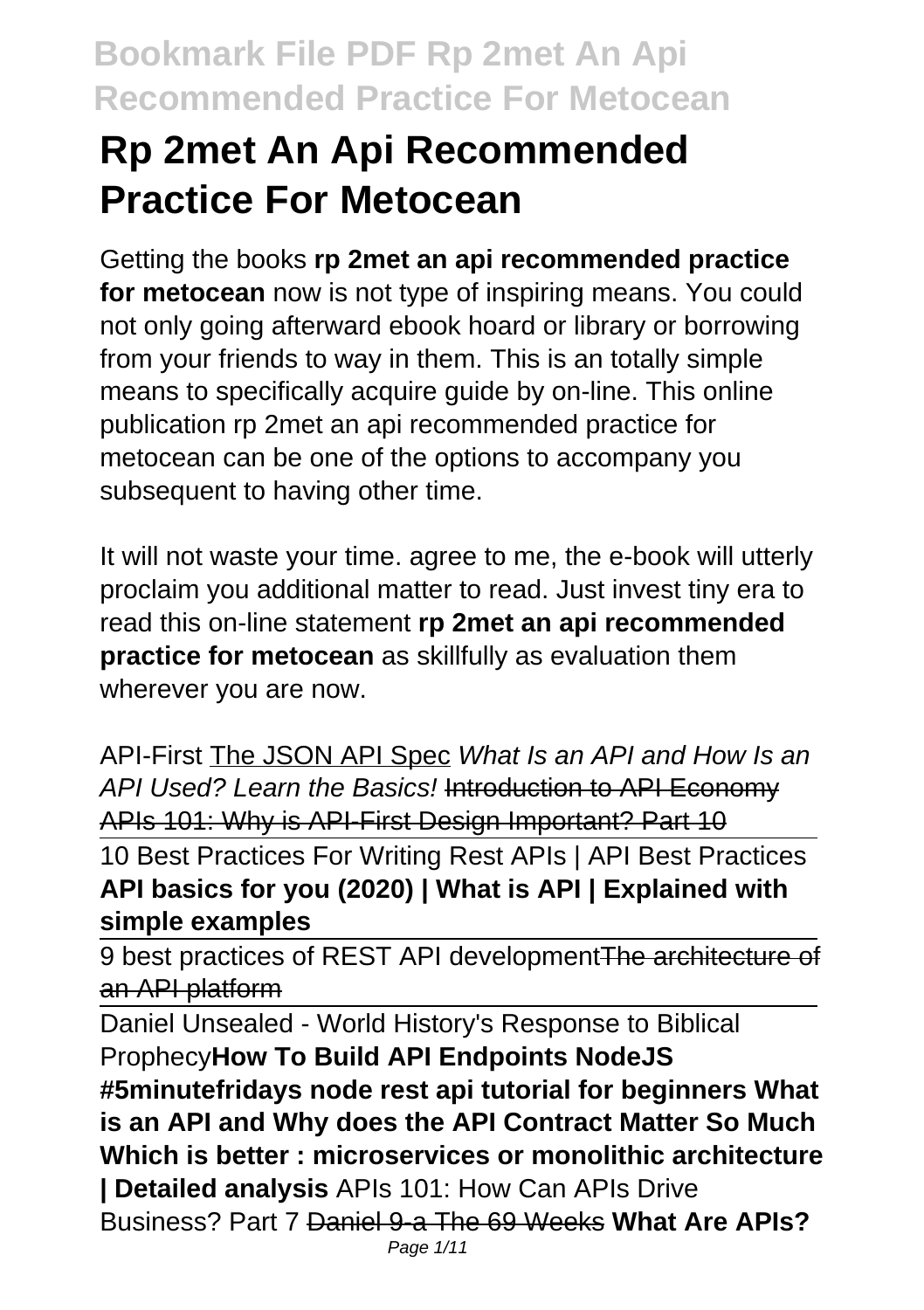**- Simply Explained** API Endpoints? Get data from the web easily with PYTHON **Learn JSON in 10 Minutes JSON Web Token (JWT) API Authentication** C'est quoi une API REST ? S'initier aux API avec Postman ! REST API \u0026 RESTful Web Services Explained | Web Services Tutorial ETL Is Dead, Long Live Streams: real-time streams w/ Apache Kafka Cherwell REST API Lessons Learned and Best Practices Cloudant Course 7 - HTTP API Basics JET another presentation, why oh why? by Alan Arentsen How to create a simple GraphQL API and expose a query in Node.js using Nest.js Don't buy any iPad PRO ...if you don't need to! **Tim van der Lippe - When to use web components** A Brief History of the Future of the API **Blockchain Rp 2met An Api Recommended**

1 RP 2MET: An API Recommended Practice for Metocean James Stear API Metocean RG Chair . January 28, 2014

#### **RP 2MET: An API Recommended Practice for Metocean**

API RP 2MET gives general requirements for the determination and use of meteorological and oceanographic (metocean) conditions for the design, construction and operation of offshore structures of all types used in the petroleum and natural gas industries. The requirements are divided into two broad types: 1) those that relate to the determination of environmental conditions in general, together with the metocean parameters that are required to adequately describe them; 2) those that relate ...

#### **ANSI/API Recommended Practice 2MET**

RP 2MET: An API Recommended Practice for Metocean API RP 2MET gives general requirements for the determination and use of meteorological and oceanographic (metocean)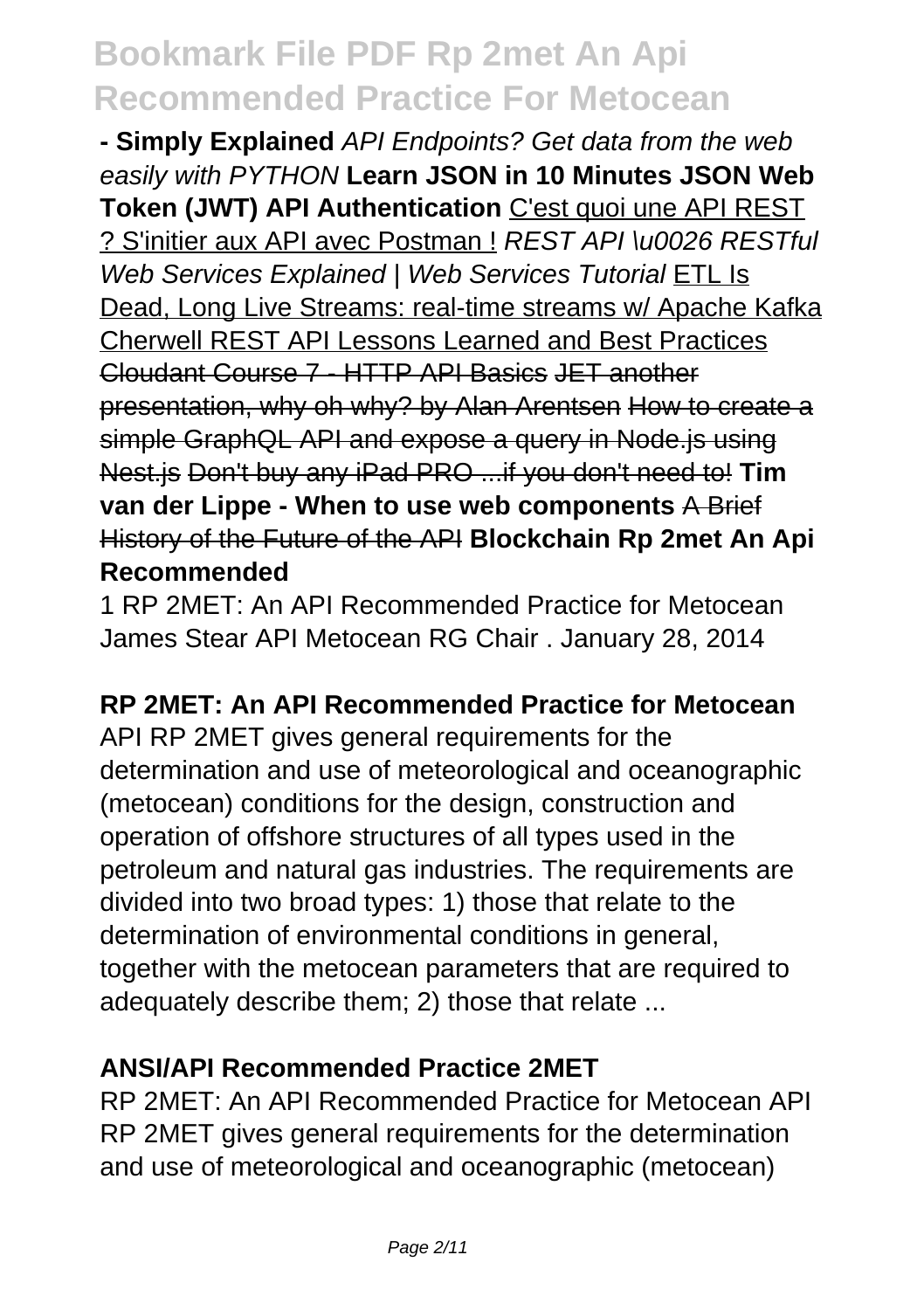**Rp 2met An Api Recommended Practice For Metocean** api rp 2met, 2nd edition, november 2019 - derivation of metocean design and operating conditions This standard gives general requirements for the determination and use of meteorological and oceanographic (metocean) conditions for the design, construction, and operation of offshore structures of all types used in the petroleum and natural gas industries.

### **API RP 2MET : DERIVATION OF METOCEAN DESIGN AND OPERATING ...**

API RP 2SIM - Techstreet Over the last 40 years, the American Petroleum Institute recommended practice 14E (API RP 14E) equation has been used by many operators to estimate the erosional velocity. The API RP 14E equation has become popular because it is simple to apply and requires little in the way of inputs.

### **Kindle File Format Rp 2met An Api**

RP 2MET: An API Recommended Practice for Metocean API RP 2MET gives general requirements for the determination and use of meteorological and oceanographic (metocean) conditions for the design, construction and operation of offshore structures of all types used in the petroleum and natural gas industries.

#### **Rp 2met An Api Recommended Practice For Metocean ...**

rp-2met-an-api-recommended-practice-for-metocean 3/11 Downloaded from dev.horsensleksikon.dk on November 29, 2020 by guest various types of mooring systems, their design, analysis, and operations. Understand the various types of mooring systems and the theories behind mooring analysis Gain practical experience and lessons learned from worldwide case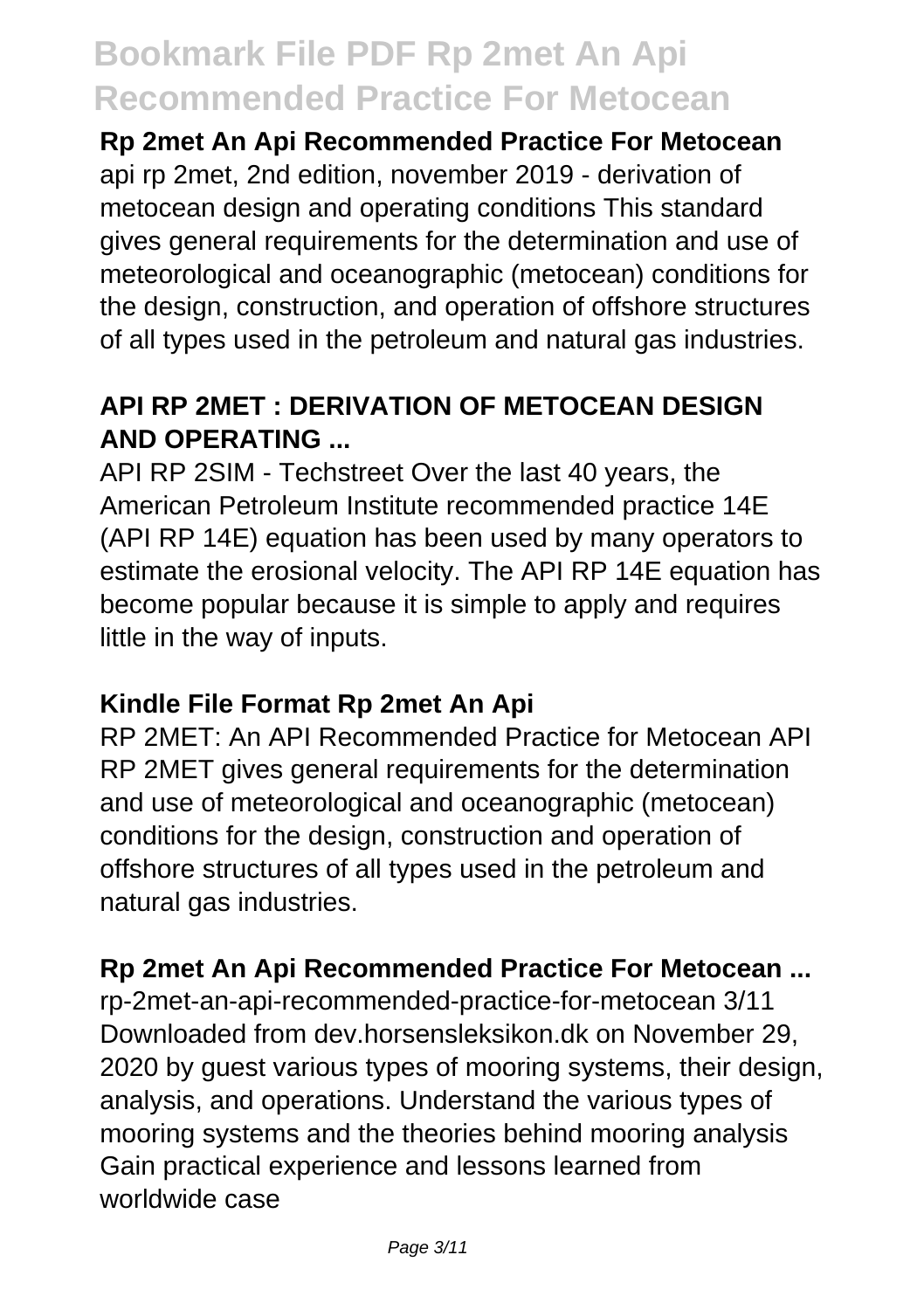### **Rp 2met An Api Recommended Practice For Metocean | dev ...**

API RP 2T - Planning, Designing, and Constructing Tension Leg Platforms Published by API on July 1, 2010 This recommended practice is a guide to the designer in organizing an efficient approach to the design of a tension leg platform (TLP).

### **API - RP 2MET - Derivation of Metocean Design and ...**

api rp 2met November 2014 Derivation of Metocean Design and Operating Conditions, ISO 19901-1:2005 (Modified), Petroleum and natural gas industries - Specific requirements for offshore structures - Part 1: Metocean design and operating considerations, First Edition

### **API RP 2MET - Techstreet**

rp-2met-an-api-recommended-practice-for-metocean 1/1 Downloaded from www.zuidlimburgbevrijd.nl on November 17, 2020 by guest [DOC] Rp 2met An Api Recommended Practice For Metocean If you ally obsession such a referred rp 2met an api recommended practice for metocean book that will offer you worth, acquire the unconditionally best seller from us currently from several preferred authors. Rp 2met An Api Recommended Practice For Metocean | www ...

### **Rp 2met An Api Recommended Practice For Metocean**

Abstract Building on the work of the API HEAT initiative, a stand-alone API recommended practice on metocean conditions is in development. This document, tentatively designated "RP 2MET," is...

### **Development of API RP2 Met: The New Path for Metocean**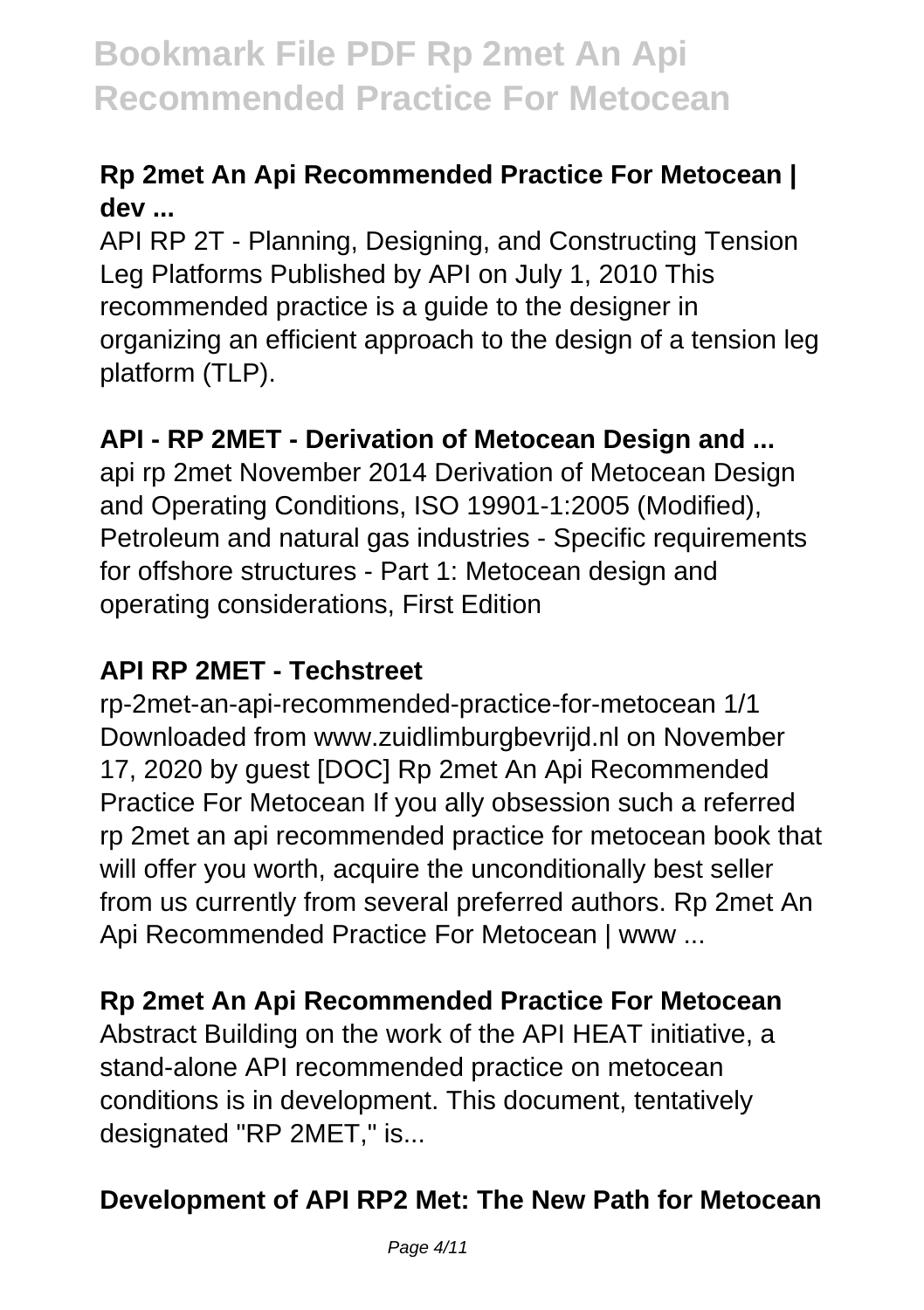RP 755 also outlines how owners and operators should establish policies and procedures to address these issues in the workplace. RP 755 Fact Sheet. Recommended Practice 755 is available for purchase at the API Publication Store. Stay up-to-date on all API standards and share recommended practices like RP 755 across an organization with API Compass.

#### **API | API Recommended Practice 755, 2nd Edition**

American Petroleum Institute : Pages: ISBN: Superseded By: API RP 2MET:2019 ; Standards Referenced By This Book - (Show below) - (Hide below) API 2SIM : 2014 : STRUCTURAL INTEGRITY MANAGEMENT OF FIXED OFFSHORE STRUCTURES: IEC TS 62600-10 : 1ED 2015 : MARINE ENERGY - WAVE, TIDAL AND OTHER WATER CURRENT CONVERTERS - PART 10: ASSESSMENT OF MOORING ...

### **API 2MET : 2014 | DERIVATION OF METOCEAN DESIGN AND ...**

API RP 2SIM - Purpose. Provide a standalone RP for the Structural Integrity Management (SIM) of existing offshore structures . Leave RP 2A to provide the design, fabrication, construction and installation of new structures. Clarify the link between data, risk categorization, fitness-for-purpose (FFP) assessment and inspection.

#### **BSEE Domestic & International Standards**

API RP 2MET Priced From \$0.00 API RP 2EQ Priced From \$136.00 About This Item. Full Description; Product Details Full Description. This recommended practice provides guidance for the structural integrity management (SIM) of existing fixed offshore structures used for the drilling,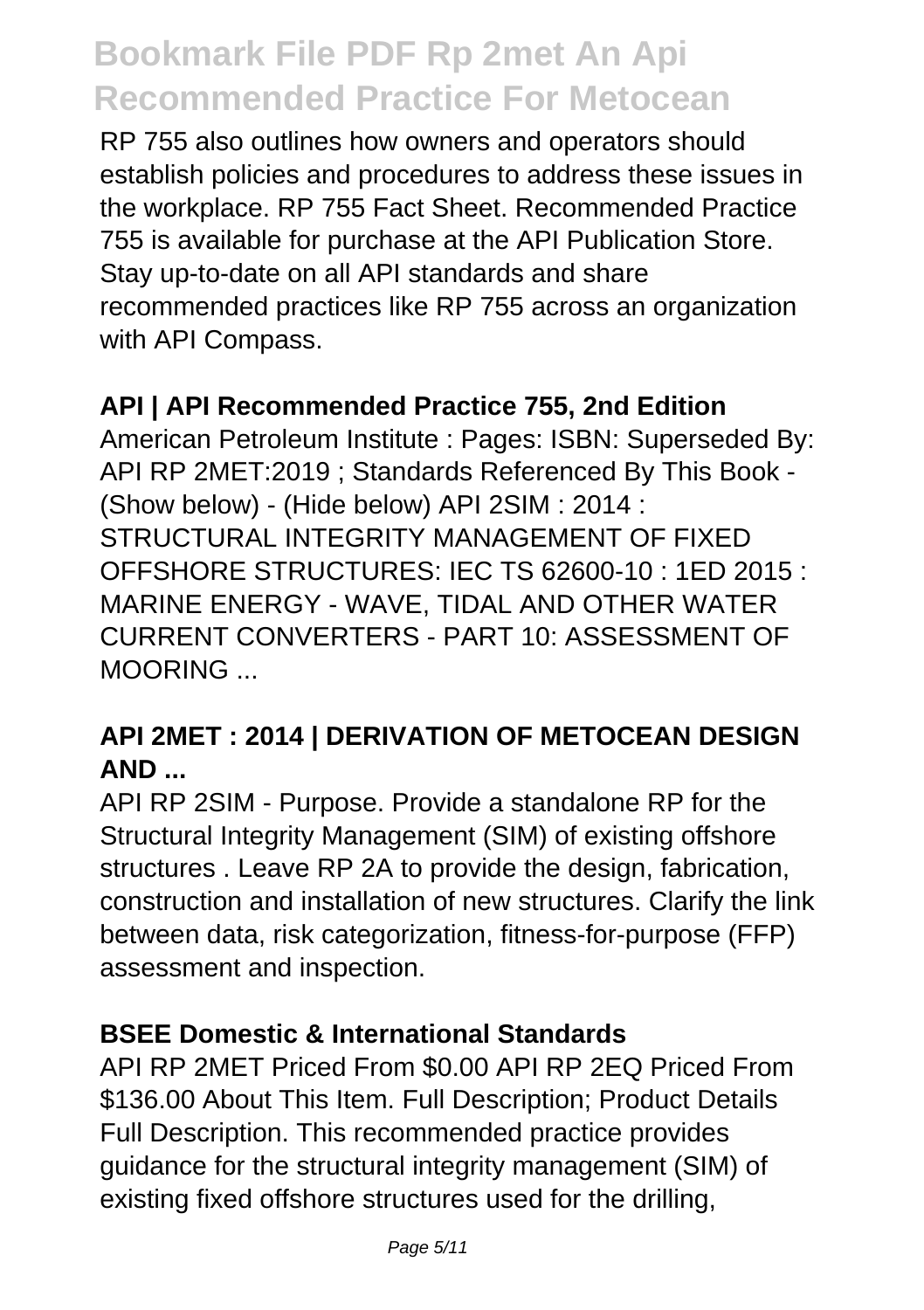development, production, and storage of hydrocarbons in offshore ...

#### **API RP 2SIM - techstreet.com**

API RP 5L1, 7th Edition, September 2009 - Recommended Practice for Railroad Transportation of Line Pipe The recommendations provided herein apply to the transportation on railcars of API 5L steel line pipe in sizes 2 3 / 8 and larger in lengths longer than single random. These recommendations cover coated or uncoated pipe, but they do not encompass loading practices designed to protect pipe ...

#### **API RP 5L1 : Recommended Practice for Railroad ...**

Pre API RP Early RP2A RP 2A 1st Ed. RP 2A 9th Ed. RP 2A 20th Ed. RP 2A 21st Ed. 78 93 1st Platform Floating Platforms 87 RP 2T RP 2SK RP 2RD RP 2FPS 95 98 01 06 TLP SPAR FPS 07 RP2T RP2T 97 API RP 2T 3rd ed. November 2007

#### **API 2T Workshop Full Presentation for distribution**

Pipeline Safety Management Systems ANSI/API RECOMMENDED PRACTICE 1173. FIRST EDITION, JULY 2015 This copy is provided courtesy of the American Petroleum Institute for its 2018 Safety Focus Week.

#### **Pipeline Safety Management Systems**

API RP 75, Safety and Environmental Management System for Offshore Operations and Assets, is a performance-based document that provides a systemic methodology for companies to identify and manage operational risk, enhance worker safety, and protect the environment.The 4 th edition, published in December 2019, expands the reach of SEMS, acknowledges advancements in technology and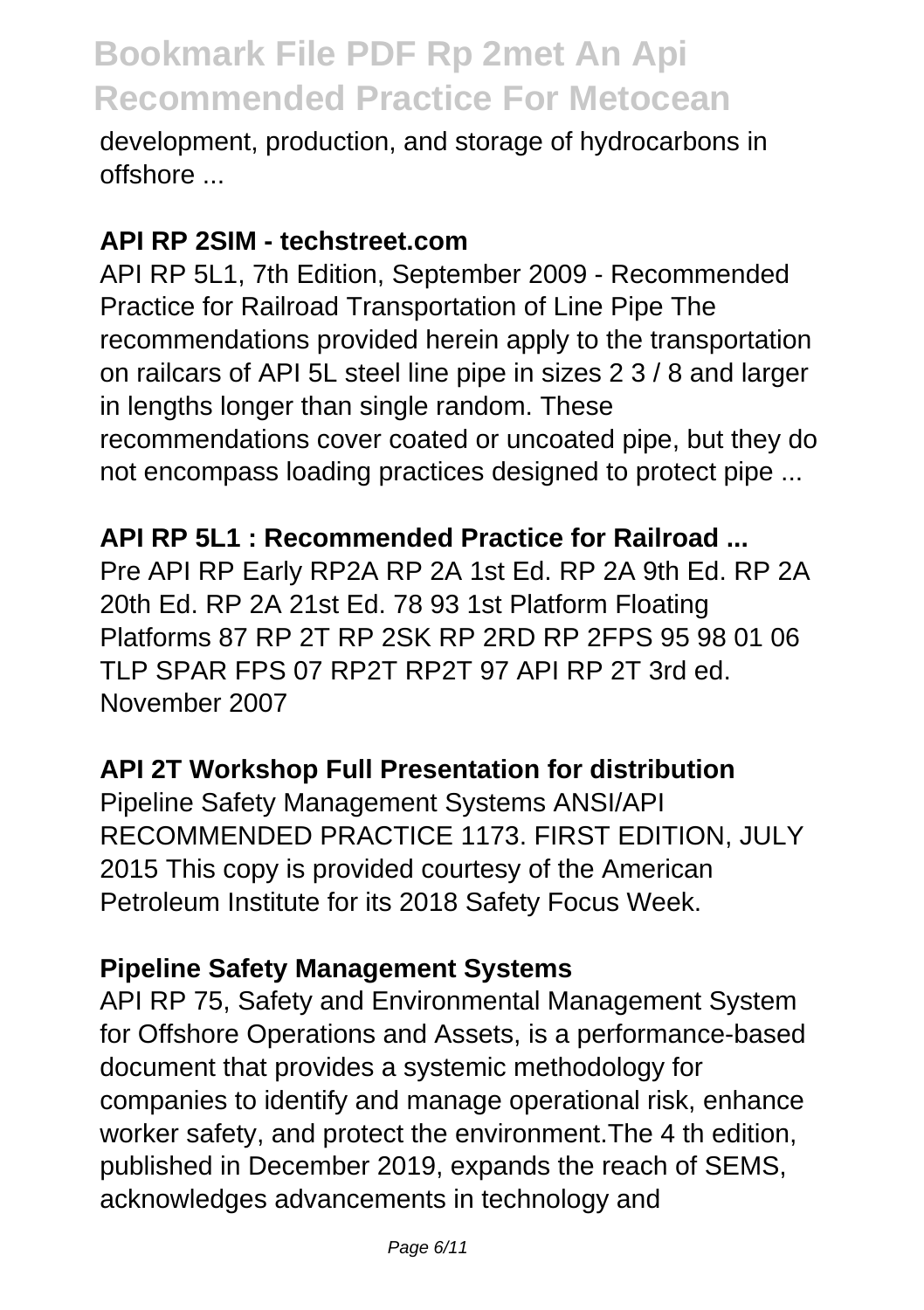**Bookmark File PDF Rp 2met An Api Recommended Practice For Metocean** improvements ...

Engineering dynamics and vibrations has become an essential topic for ensuring structural integrity and operational functionality in different engineering areas. However, practical problems regarding dynamics and vibrations are in many cases handled without success despite large expenditures. This book covers a wide range of topics from the basics to advances in dynamics and vibrations; from relevant engineering challenges to the solutions; from engineering failures due to inappropriate accounting of dynamics to mitigation measures and utilization of dynamics. It lays emphasis on engineering applications utilizing state-of-the-art information.

The mooring system is a vital component of various floating facilities in the oil, gas, and renewables industries. However, there is a lack of comprehensive technical books dedicated to the subject. Mooring System Engineering for Offshore Structures is the first book delivering in-depth knowledge on all aspects of mooring systems, from design and analysis to installation, operation, maintenance and integrity management. The book gives beginners a solid look at the fundamentals involved during mooring designs with coverage on current standards and codes, mooring analysis and theories behind the analysis techniques. Advanced engineers can stay up-to-date through operation, integrity management, and practical examples provided. This book is recommended for students majoring in naval architecture, marine or ocean engineering, and allied disciplines in civil or mechanical engineering. Engineers and researchers in the offshore industry will benefit from the knowledge presented to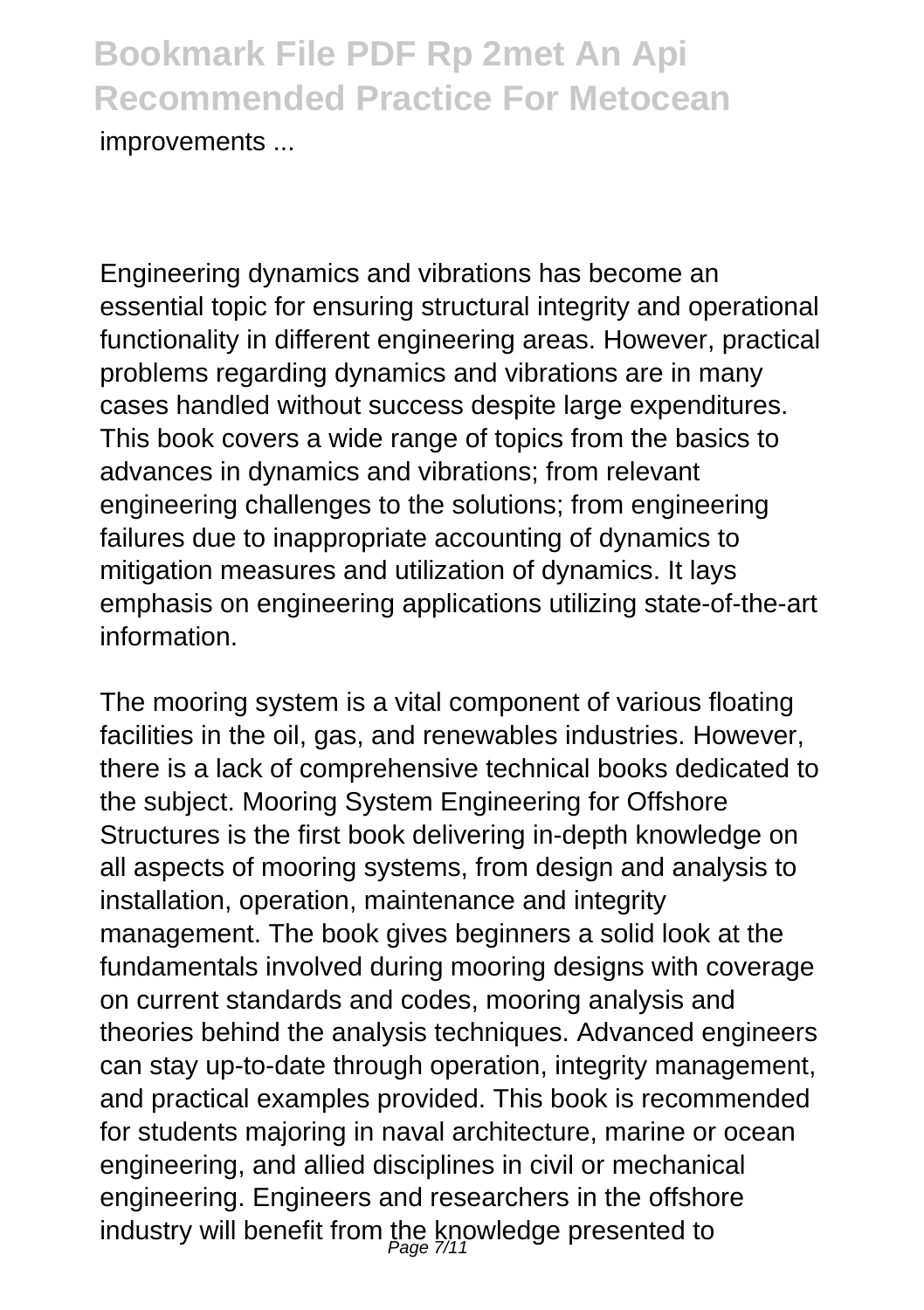understand the various types of mooring systems, their design, analysis, and operations. Understand the various types of mooring systems and the theories behind mooring analysis Gain practical experience and lessons learned from worldwide case studies Combine engineering fundamentals with practical applications to solve today's offshore challenges

This three-volume work presents the proceedings from the 19th International Ship and Offshore Structures Congress held in Cascais, Portugal on 7th to 10th September 2015. The International Ship and Offshore Structures Congress (ISSC) is a forum for the exchange of information by experts undertaking and applying marine structural research.The aim of

TRB Special Report 305: Structural Integrity of Offshore Wind Turbines: Oversight of Design, Fabrication, and Installation explores the U.S. Department of the Interior's Bureau of Ocean Energy Management, Regulation, and Enforcement (BOEMRE) approach to overseeing the development and safe operation of wind turbines on the outer continental shelf, with a focus on structural safety.

The challenge of communication in planetary exploration has been unusual. The guidance and control of spacecraft depend on reliable communication. Scientific data returned to earth are irreplaceable, or replaceable only at the cost of another mission. In deep space, communications propagation is good, relative to terrestrial communications, and there is an opportunity to press toward the mathematical limit of microwave communication. Yet the limits must be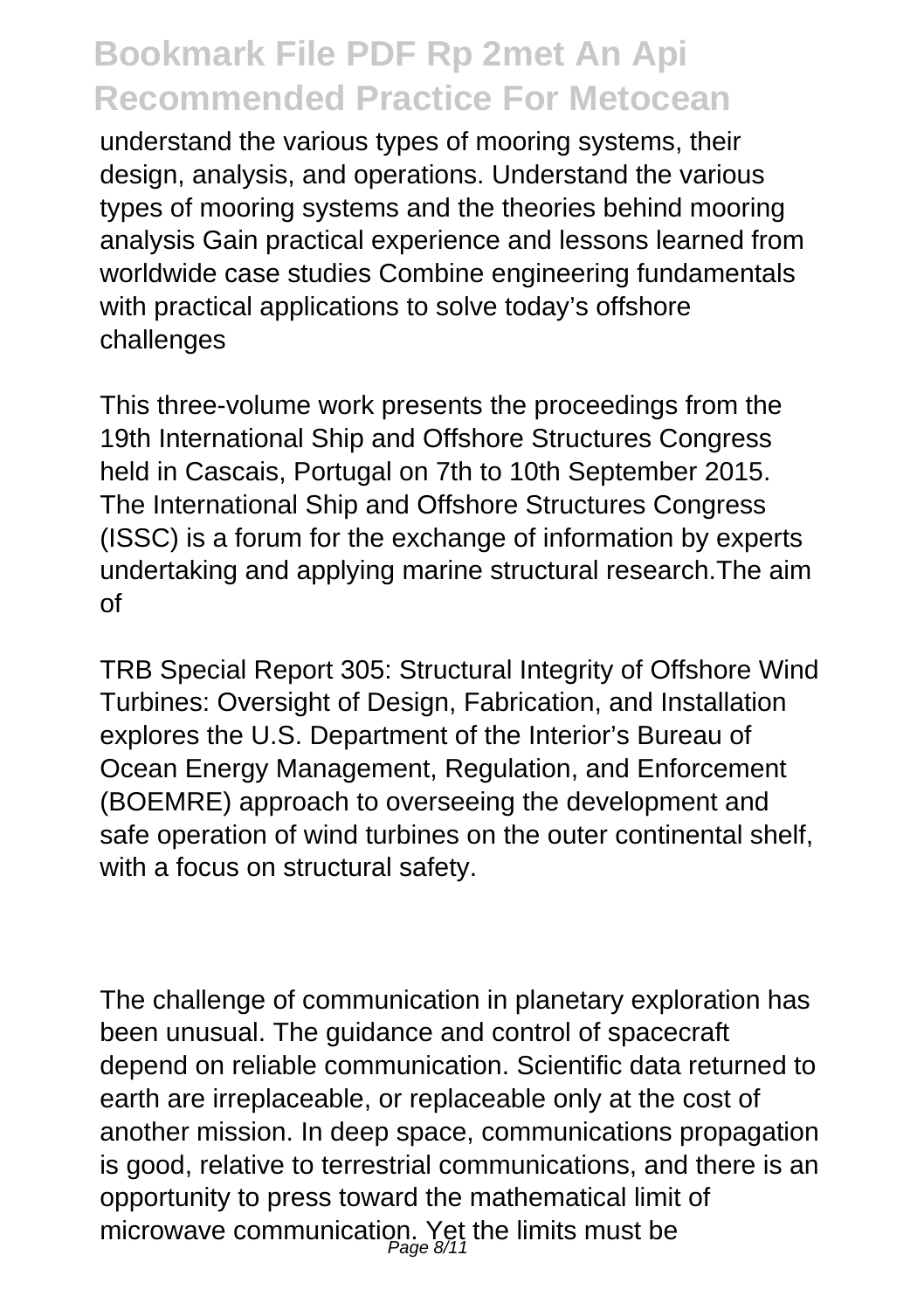approached warily, with reliability as well as channel capacity in mind. Further, the effects of small changes in the earth's atmosphere and the interplanetary plasma have small but important effects on propagation time and hence on the measurement of distance. Advances are almost incredible. Communication capability measured in 18 bits per second at a given range rose by a factor of 10 in the 19 years from Explorer I of 1958 to Voyager of 1977. This improvement was attained through ingenious design based on the sort of penetrating analysis set forth in this book by engineers who took part in a highly detailed and amazingly successful pro gram. Careful observation and analysis have told us much about limitations on the accurate measurement of distance. It is not easy to get busy people to tell others clearly and in detail how they have solved important problems. Joseph H. Yuen and the other contribu tors to this book are to be commended for the time and care they have devoted to explicating one vital aspect of a great adventure of mankind.

This Handbook on Metalloproteins focuses on the available structural information of proteins and their metal ion coordination spheres. It centers on the metal ions indispensable for life but also considers metal ions used as substitution probes in studies of metalloproteins. Emphasizing the structure-function relationship, the book covers the common and distinct characterstics of metallo- enzymes, proteins, and amino acids bonded to copper, zinc, iron, and more.

TRB Special Report 305: Structural Integrity of Offshore Wind Turbines: Oversight of Design, Fabrication, and Installation explores the U.S. Department of the Interior's Bureau of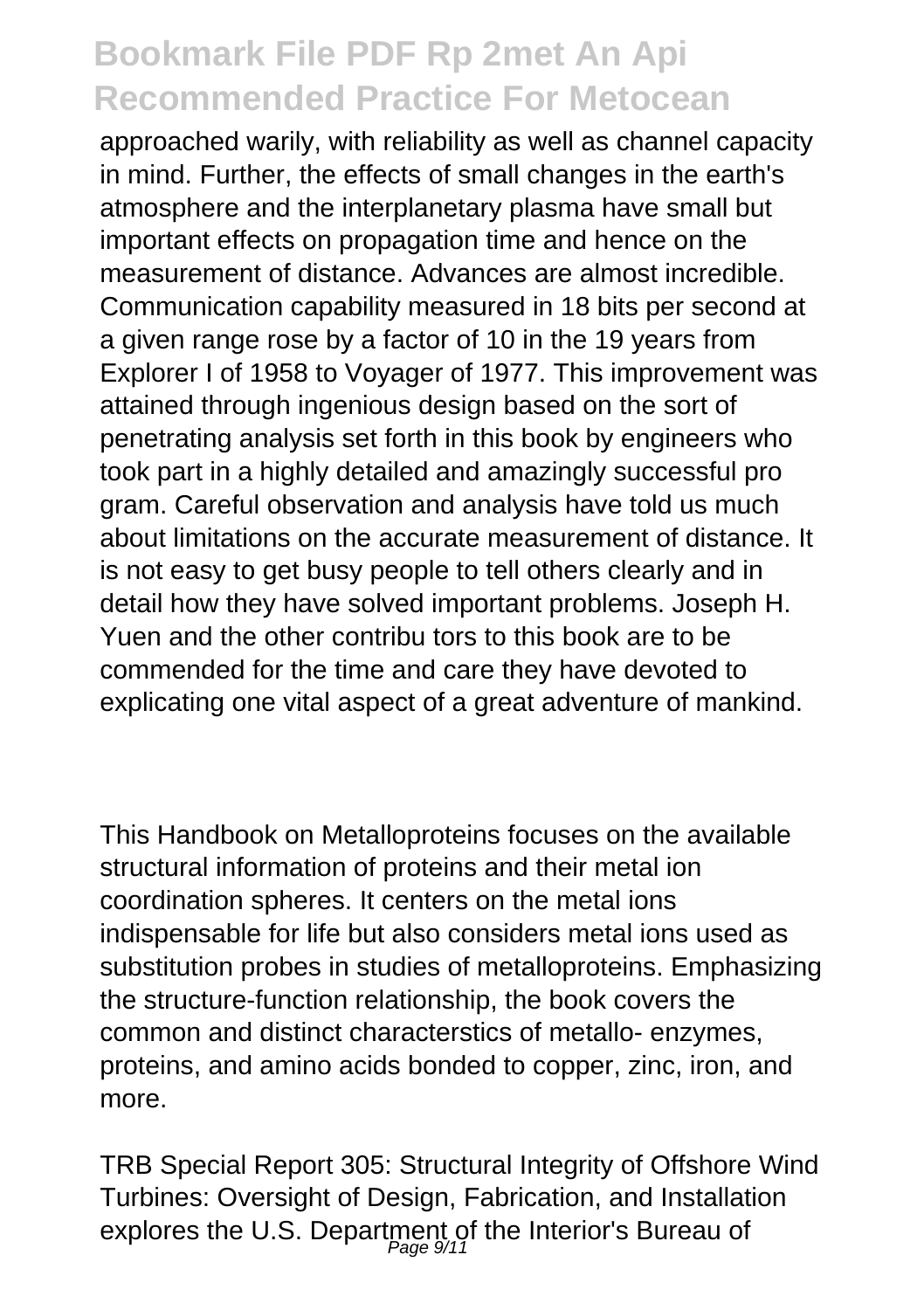Ocean Energy Management, Regulation, and Enforcement (BOEMRE) approach to overseeing the development and safe operation of wind turbines on the outer continental shelf, with a focus on structural safety. The committee that developed the report recommended that in order to facilitate the orderly development of offshore wind energy and support the stable economic development of this nascent industry, the United States needs a set of clear requirements that can accommodate future design development. The report recommends that BOEMRE develop a set of requirements that establish goals and objectives with regard to structural integrity, environmental performance, and energy generation. The committee found that the risks to human life and the environment associated with offshore wind farms are substantially lower than for other industries such as offshore oil and gas, because offshore wind farms are primarily unmanned and contain minimal quantities of hazardous substances. This finding implies that an approach with significantly less regulatory oversight may be taken for offshore wind farms. Under this approach, industry would be responsible for proposing sets of standards, guidelines, and recommended practices that meet the performance requirements established by BOEMRE. The domestic industry can build on standards, guidelines, and practices developed in Europe, where the offshore wind energy is further developed, but will have to fill gaps such as the need to address wave and wind loadings encountered in hurricanes. The report also includes findings and recommendations about the role that certified verification agents (third party evaluators) can play in reviewing packages of standards and project-specific proposals.